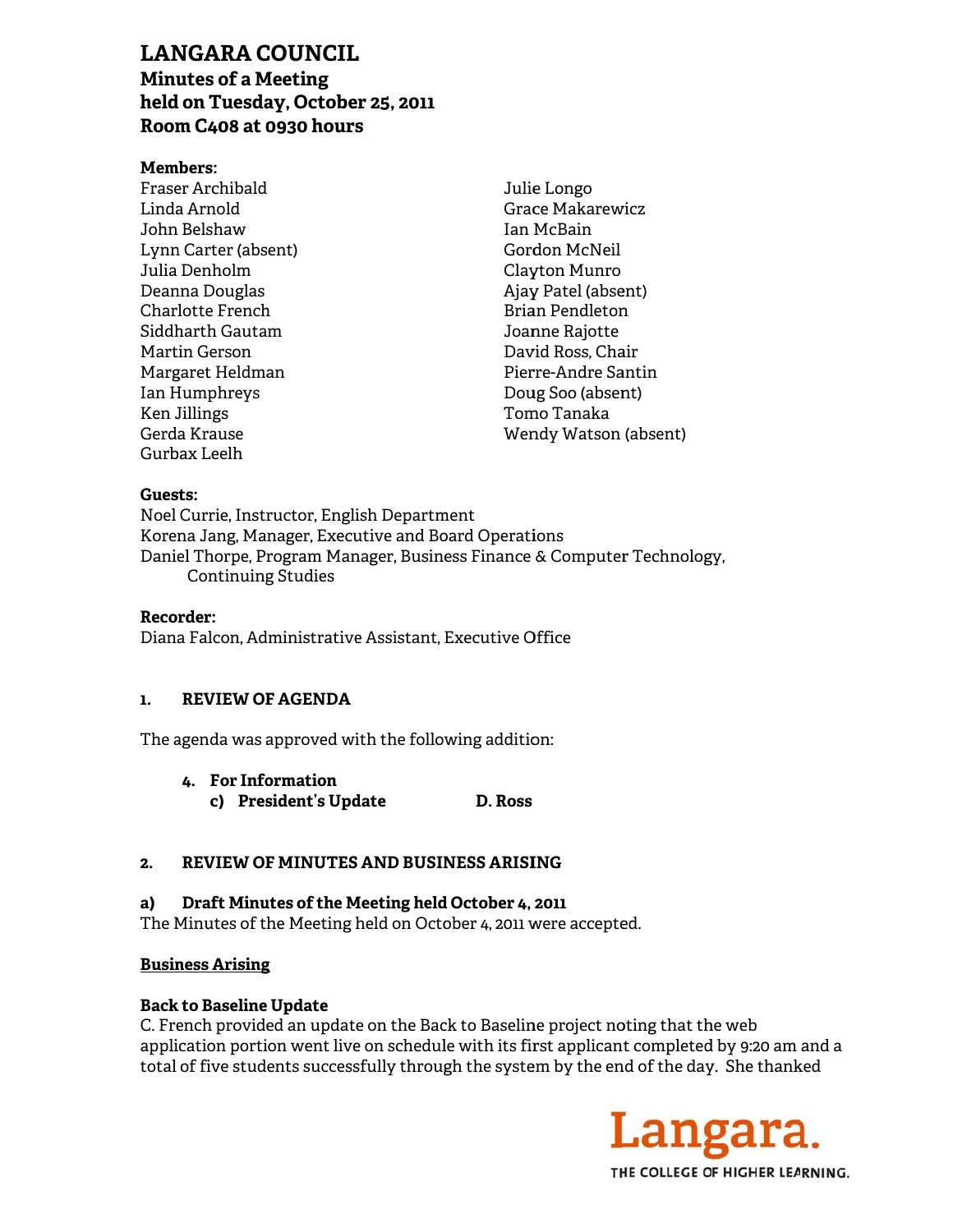Information Technology, Accounts Receivable, Sungard and the many other groups outside the Registrar's Office who assisted during the test phase. She further noted that the next phase to go live by the end of November 2011 is the Catalogue and Schedule.

# **3. FOR INFORMATION**

# **a) INSCOL Partnership**

M. Heldman noted that on August 30, 2011, Langara signed a Memorandum of Understanding with INSCOL Academy, the education division of INSCOL Healthcare Ltd. a leading healthcare provider in Chandigarh, Punjab (India). This partnership is the fulfilment of the Langara School of Nursing's strategic goal to engage in International Education and will provide up to 40 three-year diploma/degree nurses, who are registered with the Indian Nursing Council, an opportunity to attend Langara and complete a Post Graduate Certificate in Nursing Leadership and Management. INSCOL Academy has partners around the globe with five (including Langara College) in Canada. The first group of students are scheduled to arrive in May 2012 and will stay for eight months, and the second group will arrive in January 2013.

### **b) Sussex Partnership**

J. Belshaw noted that the Memorandum of Understanding signed with Britain's University of Sussex will provide a pathway for Langara students to study toward a law degree in as little as five years. The Law School at Sussex will guarantee a place in their program to Langara students who have completed 60 credits of university-transferable study in Arts, Science, or Business and who meet the GPA requirements, without any placement testing like the Law School Admissions Test (LSAT). The Sussex LLB degree program is recognized worldwide and is based on the British Common Law system. He highlighted his recent visit to the University of Sussex where he toured the facility and discussed the type of support that international students would receive. An information session was held in October 2011 and approximately 42 students attended.

### **c) TEDx Langara**

J. Belshaw noted that a first ever TEDx Langara event will be held on November 18, 2011. Organized mostly by BBA students with assistance from the Langara School of Management, Co-op Education and alumni , TEDx Langara is a unique opportunity for students to meet an exceptional group of individuals representing the event theme "Leadership Inspiring Our World". Featured speakers include:

Sam Sullivan, former Mayor of Vancouver and Canadian Paralympic Ambassador Terry McBride, Co-founder & CEO of Nettwerk Music Group and YYoga Faye Wightman, President & CEO of the Vancouver Foundation Doug Burgoyne, Co-founder & President of FROGBOX and Eco-entrepreneur Ron Kubara, VP Sales & Marketing Canada, Worldwide Strategic Sales & Planning at Noritsu America

Allison Bond, Assistant Deputy Minister at the BC Ministry of Social Development

Invitations will go out to Langara students and employees and since seating is limited, registration will be required.